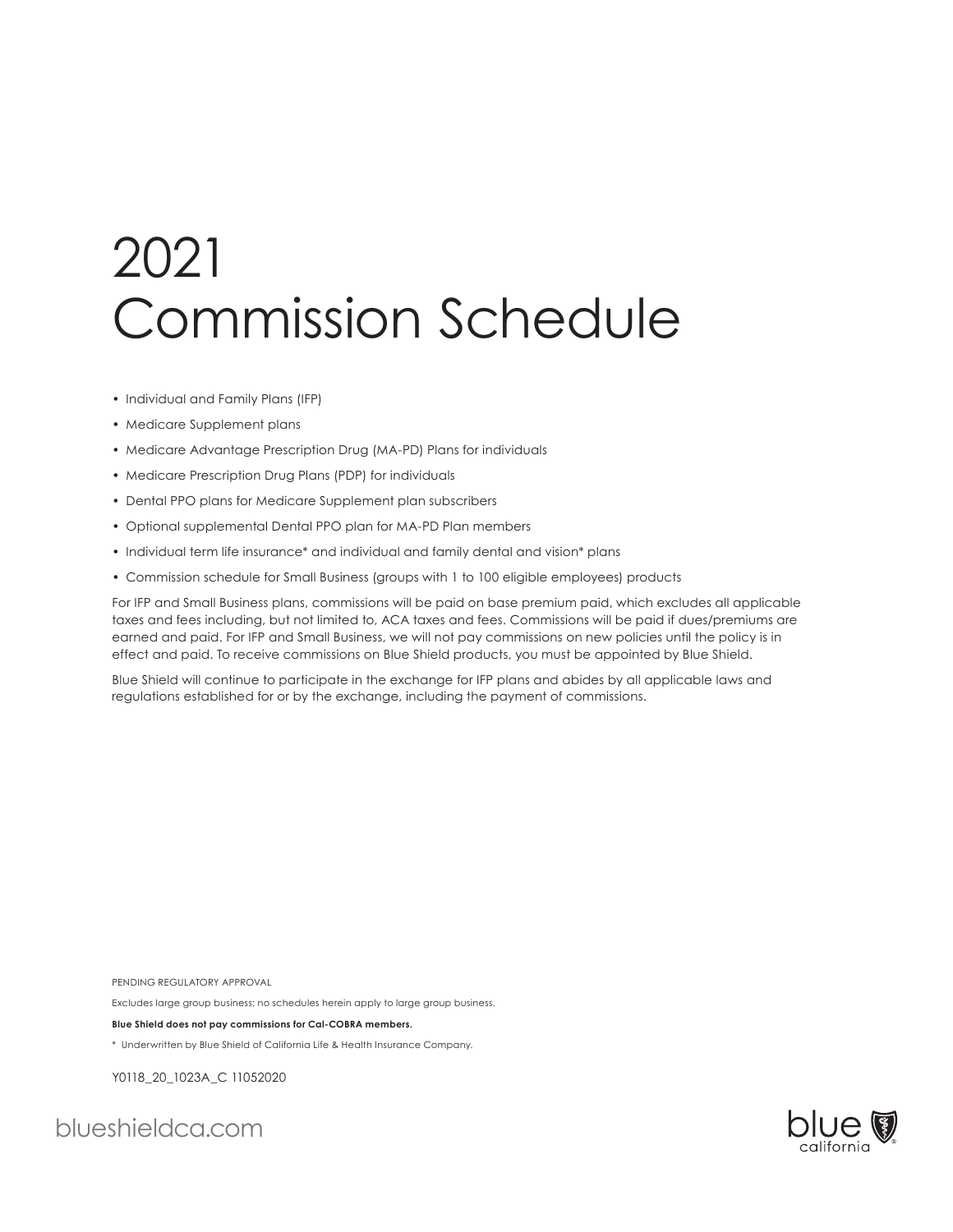## Individual and Family Plans

This schedule applies to Individual and Family Plan (IFP) plan contracts issued to Blue Shield subscribers with original effective dates on or after January 1, 2021.

Commissions for Medicare Supplement plans are covered by separate schedules.

#### **For all PPO plans on-exchange, mirrored-off and alternative-off**

| Contract year   | Commission |
|-----------------|------------|
| First year      | $1.3\%$    |
| Renewal year(s) | $1\%$      |

#### **For Trio HMO plans**

| Contract year   | Commission |
|-----------------|------------|
| First year      | $3.0\%$    |
| Renewal year(s) | 1.9%       |

Commissions for all years of a contract will be calculated as a percentage of the first year's dues/premiums received and allocated by Blue Shield. The first year's dues/premiums are defined as the dues/premiums in the month of initial contract enrollment. Commissions for renewal business will remain tied to the rate tables in use when the contract first became effective and will not increase over time as dues/premiums increase.

For members who change plans, the renewal commissions will be based on the member's current age and calculated as a percentage of the new plan's rate table that was in effect at the time of original enrollment. If the new plan was not available at the time of original enrollment, the first available rate table will be used to calculate commissions.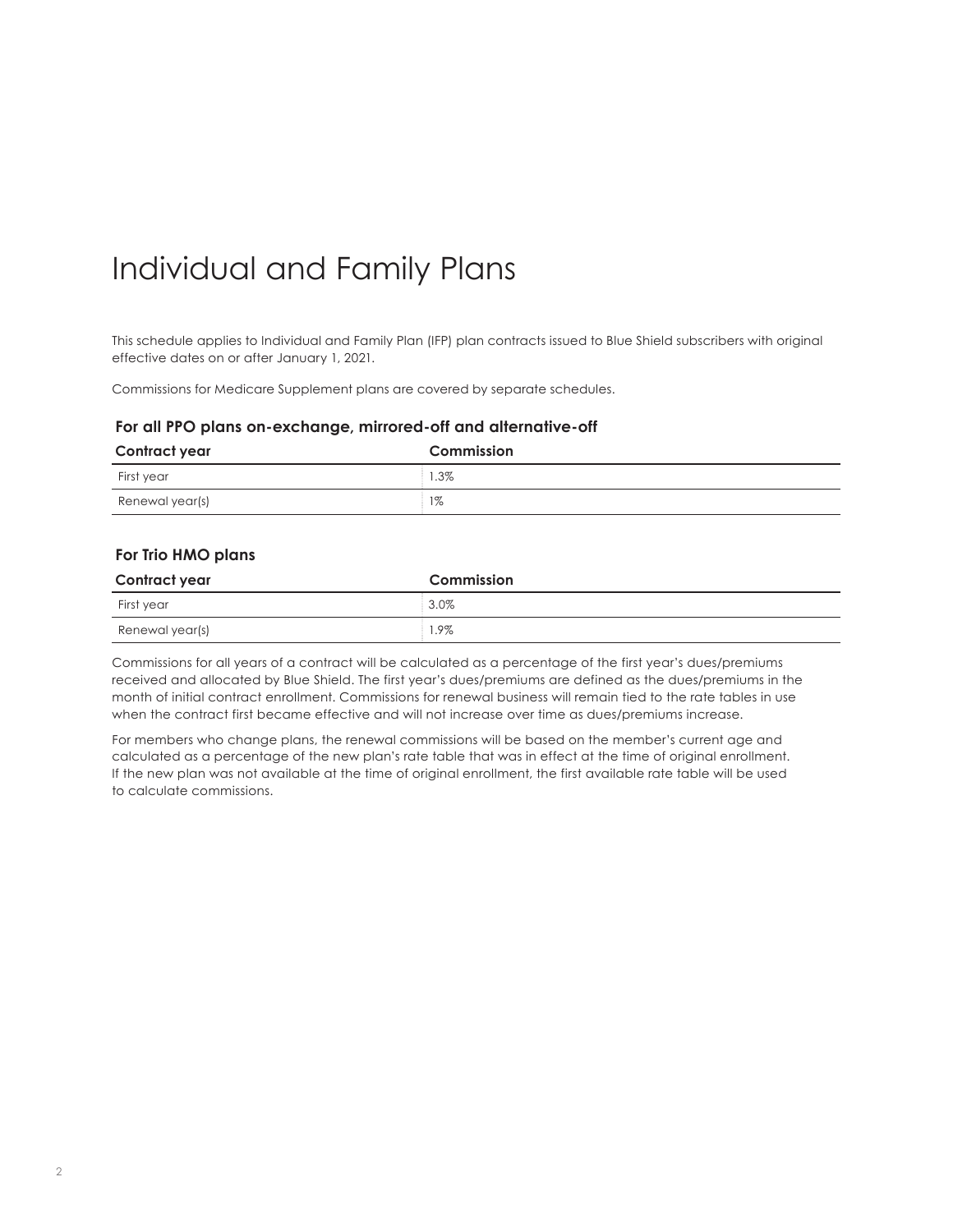### Medicare Supplement plans

This schedule applies to Medicare Supplement plan contracts issued to Blue Shield subscribers with original effective dates on or after January 1, 2021.

Effective October 1, 2019, Medicare Supplement Plans C, D, F, High Deductible F and K were closed to new enrollment. Existing members were not affected.

Commissions for Individual and Family Plans (IFP) are covered by separate schedules.

#### **For all Medicare Supplement plans (except for High Deductible Plan F)**

Effective January 1, 2021, Plan F Extra will only be available to applicants who attain age 65 or first become eligible for Medicare benefits due to disability before January 1, 2021.

| Contract year   | Commission (payable on accepted applications*) |
|-----------------|------------------------------------------------|
| First vear      | 20%                                            |
| Renewal year(s) | 10%                                            |

\* Blue Shield will pay 10% commission the first year, as well as in all renewal years, for new business that transfers from another Medicare Supplement plan.

#### **Medicare Supplement High Deductible Plan F**

| Contract year   | Commission (payable on accepted applications*) |
|-----------------|------------------------------------------------|
| First year      | 10%                                            |
| Renewal year(s) | 5%                                             |

\* Blue Shield will pay 5% commission the first year, as well as in all renewal years, for new business that transfers from another Medicare Supplement plan.

The Household Savings Program pays commissions for the first year at 20% for a member who is new to Blue Shield, a current Blue Shield member enrolling in a Medicare Supplement plan for the first time or an individual that is added as a new dependent to an existing Medicare Supplement policy. Household Savings Program applies to open Medicare Supplement plans A, F Extra, G, G Extra and N.

Payable commissions for the first and renewal year of a contract will be calculated as a percentage of the billed dues/premiums. Commissions for renewal business will increase when dues increase at renewal.

All Medicare Supplement plan commission payments will be made only after an application is approved or accepted on the basis of guaranteed-issue eligibility, and the first month's dues have been collected. If the subscriber's dues/ premiums payment is not received within 30 days of the current "coverage from" date indicated on the subscriber's billing statement, the termination of the subscriber's coverage will be effective on the last day of the last coverage period for which payment was received by Blue Shield. All approved or accepted Medicare Supplement applications count toward your production totals for performance bonuses, if any.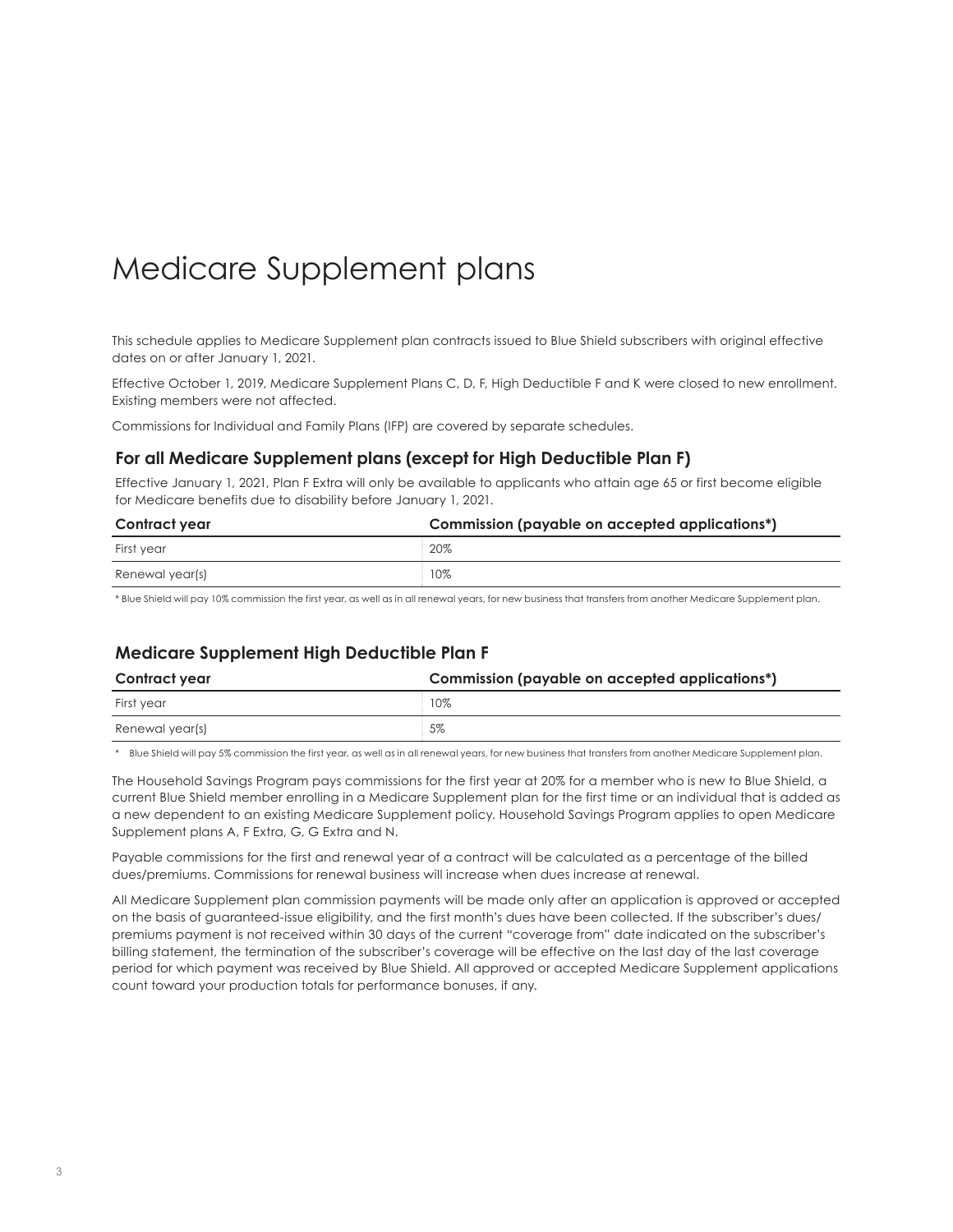# Medicare Advantage Prescription Drug (MA-PD) Plans for individuals

#### **2021 MA-PD HMO commission schedule**

|                                                                                                                                                                                                                          | First-year commission | Renewal year(s) |
|--------------------------------------------------------------------------------------------------------------------------------------------------------------------------------------------------------------------------|-----------------------|-----------------|
| Certified Blue Shield producer for sales in Alameda, Fresno,<br>Kern, Los Angeles, Orange, Riverside, Sacramento, San<br>Bernardino, San Diego, San Luis Obispo, San Mateo, Santa<br><b>Barbara and Ventura Counties</b> | \$672                 | \$336           |

#### **2021 MA-PD PPO commission schedule**

|                                                            | First-year commission | Renewal year(s) |
|------------------------------------------------------------|-----------------------|-----------------|
| Certified Blue Shield producer for sales in Alameda County | \$672                 | \$336           |

Commissions are paid as a renewal unless CMS provides data indicating the commission should be an initial first-year commission because the beneficiary is a new enrollee to Medicare or to a Medicare Advantage Prescription Drug (MA-PD) Plan for the first time. The balance will be paid once Blue Shield validates that the enrollment qualifies for a first-year commission.

However, if the member disenrolls at any time during the first three months following their effective date (considered rapid disenrollment), the full commission amount will be deducted from your future commissions.\* Also, if a member disenrolls within the calendar year following the effective date, your lump sum payment will be prorated and deducted from future commissions. Because payment may be made only for the months a member is enrolled, midyear renewal payments equate to a prorated payment.

Payment of MA-PD Plan commissions is subject to CMS guidelines, which are subject to change.

### **Certification requirement**

To qualify for applicable commissions for the sale of Blue Shield's MA-PD Plans, you must certify that you have received and understand all the rules and regulations that govern the sale of an MA-PD Plan including:

- Applicable Medicare Advantage and/or Part D laws
- Current CMS Medicare Communications and Marketing Guidelines

Producers must complete the annual certification training that is required by CMS and each specific carrier. Please sign the producer information section and clearly print your name and NPN or Tax ID on each Blue Shield MA-PD Plan application to be eligible for commissions.

### **Commission splits**

The Blue Shield Medicare MA-PD Plans are not eligible for commission splits between producers.

### **Eligibility for bonus and reward programs**

Applications for Blue Shield MA-PD Plans do not count toward your production totals for any bonus or reward program.

Blue Shield of California is an HMO plan with a Medicare contract. Enrollment in Blue Shield of California depends on contract renewal.

<sup>\*</sup> Please note, when a Medicare beneficiary enrolls for an October 1, November 1, or December 1 effective date, and subsequently changes plans effective January 1 of the following year, it is not considered a rapid disenrollment.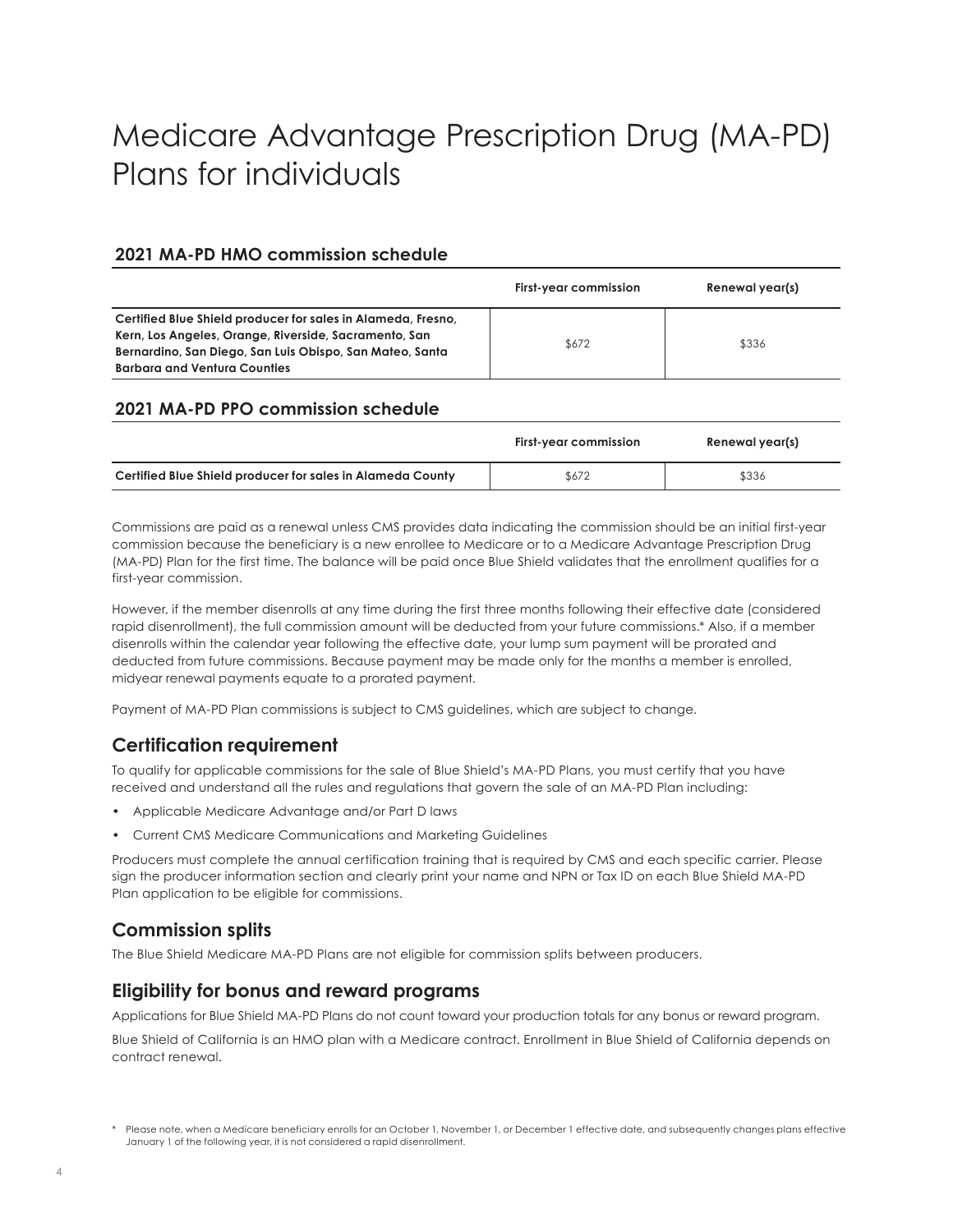# Medicare Prescription Drug Plans (PDP) for individuals

#### **2021 PDP commission schedule**

|                                       | <b>First-year commission</b><br>Renewal year(s) |      |
|---------------------------------------|-------------------------------------------------|------|
| <b>Certified Blue Shield producer</b> | \$81                                            | \$41 |

Commissions are paid as a renewal unless CMS provides data indicating the commission should be an initial first-year commission because the beneficiary is a new enrollee to Medicare or to a Medicare Prescription Drug Plan (PDP) for the first time. The balance will be paid once Blue Shield validates that the enrollment qualifies for a first-year commission.

However, if the member disenrolls at any time during the first three months following the effective date (considered rapid disenrollment), the full commission amount will be deducted from your future commissions.\* Also, if a member disenrolls within the calendar year following the effective date, your lump sum payment will be prorated and deducted from future commissions. Because payment may be made only for the months a member is enrolled, midyear renewal payments equate to a prorated payment.

Payment of PDP commissions is subject to CMS guidelines, which are subject to change.

### **Certification requirement**

To qualify for applicable commissions for the sale of Blue Shield Medicare PDP for individuals, you must certify that you have received and understand all the rules and regulations that govern the sale of a Medicare PDP including:

- Applicable Medicare Advantage and/or Part D laws
- Current CMS Medicare Communications and Marketing Guidelines

Producers must complete the annual certification training that is required by CMS and each specific carrier. Please sign the producer information section and clearly print your name and NPN or Tax ID on each Blue Shield Medicare PDP application to be eligible for commissions.

### **Commission splits**

The Blue Shield Medicare PDPs are not eligible for commission splits between producers.

#### **Eligibility for bonus and reward programs**

Applications for Blue Shield Medicare PDPs do not count toward your production totals for any bonus or reward program.

Blue Shield of California is a PDP plan with a Medicare contract. Enrollment in Blue Shield of California depends on contract renewal.

<sup>\*</sup> Please note, when a Medicare beneficiary enrolls for an October 1, November 1, or December 1 effective date, and subsequently changes plans effective January 1 of the following year, it is not considered a rapid disenrollment.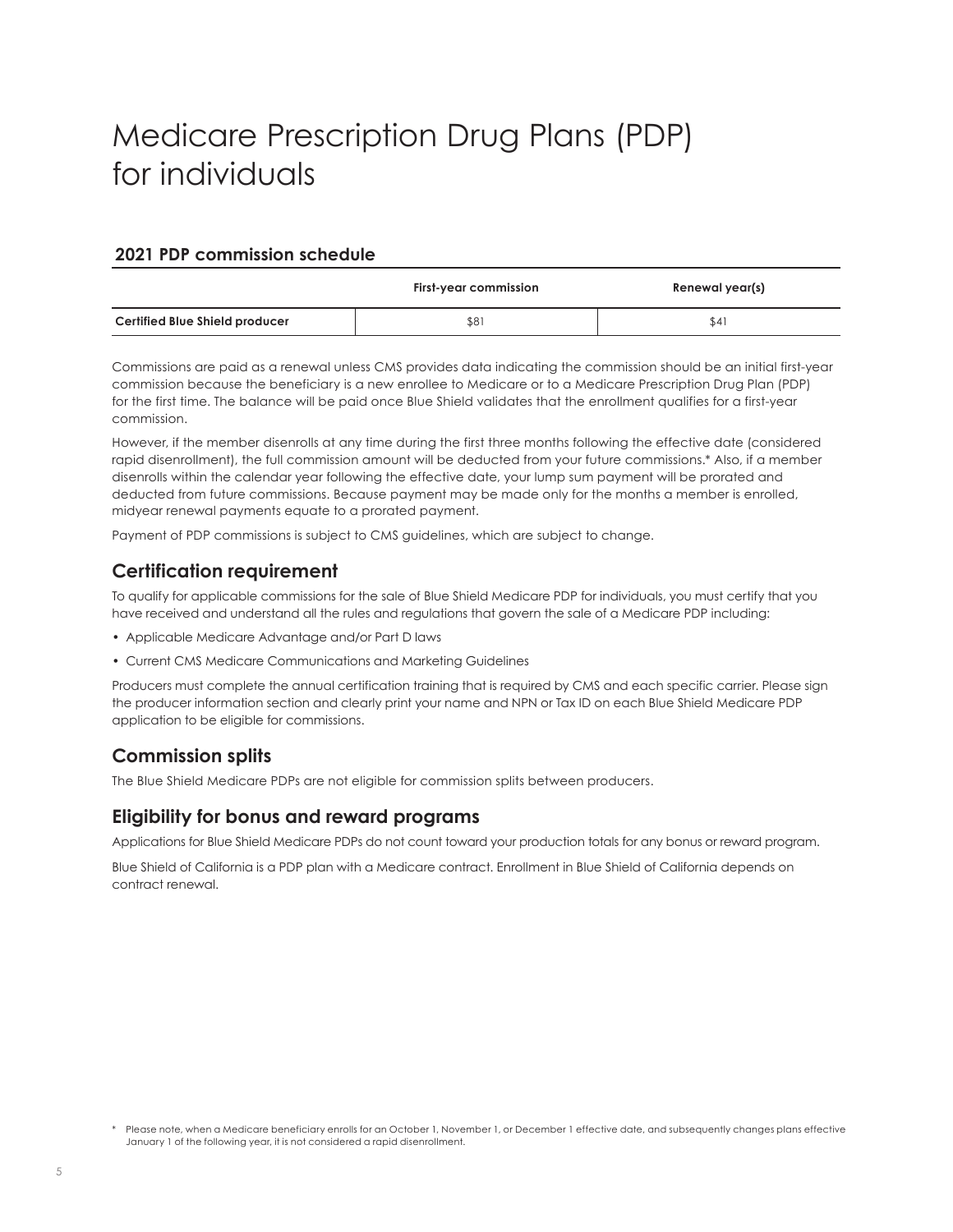# Dental PPO plans for Medicare Supplement plan subscribers

This schedule applies to Dental PPO plan contracts issued to Blue Shield subscribers with original effective dates on or after January 1, 2021.

| Contract year   | Commission (payable on accepted applications*) |
|-----------------|------------------------------------------------|
| First vear      | 20%                                            |
| Renewal year(s) | 10%                                            |

\* Blue Shield will pay 10% commission the first year, as well as in all renewal years, for new business that transfers from another Medicare Supplement plan or when dental coverage is purchased after the first year of medical coverage.

Payable commissions for the first and renewal year of a contract will be calculated as a percentage of the dues/ premiums received and allocated by Blue Shield. Commissions for renewal business will increase when dues increase at renewal.

All dental plan commission payments will be made only after an application is approved or accepted on the basis of guaranteed-issue eligibility, and the first month's dues have been collected. If the subscriber's dues/premiums payment is not received within 30 days of the current coverage from date indicated on the subscriber's billing statement, the termination of the member's coverage will be effective on the last day of the last coverage period for which payment was received by Blue Shield. All approved or accepted Medicare Supplement dental plan applications count toward your production totals for performance bonuses, if any.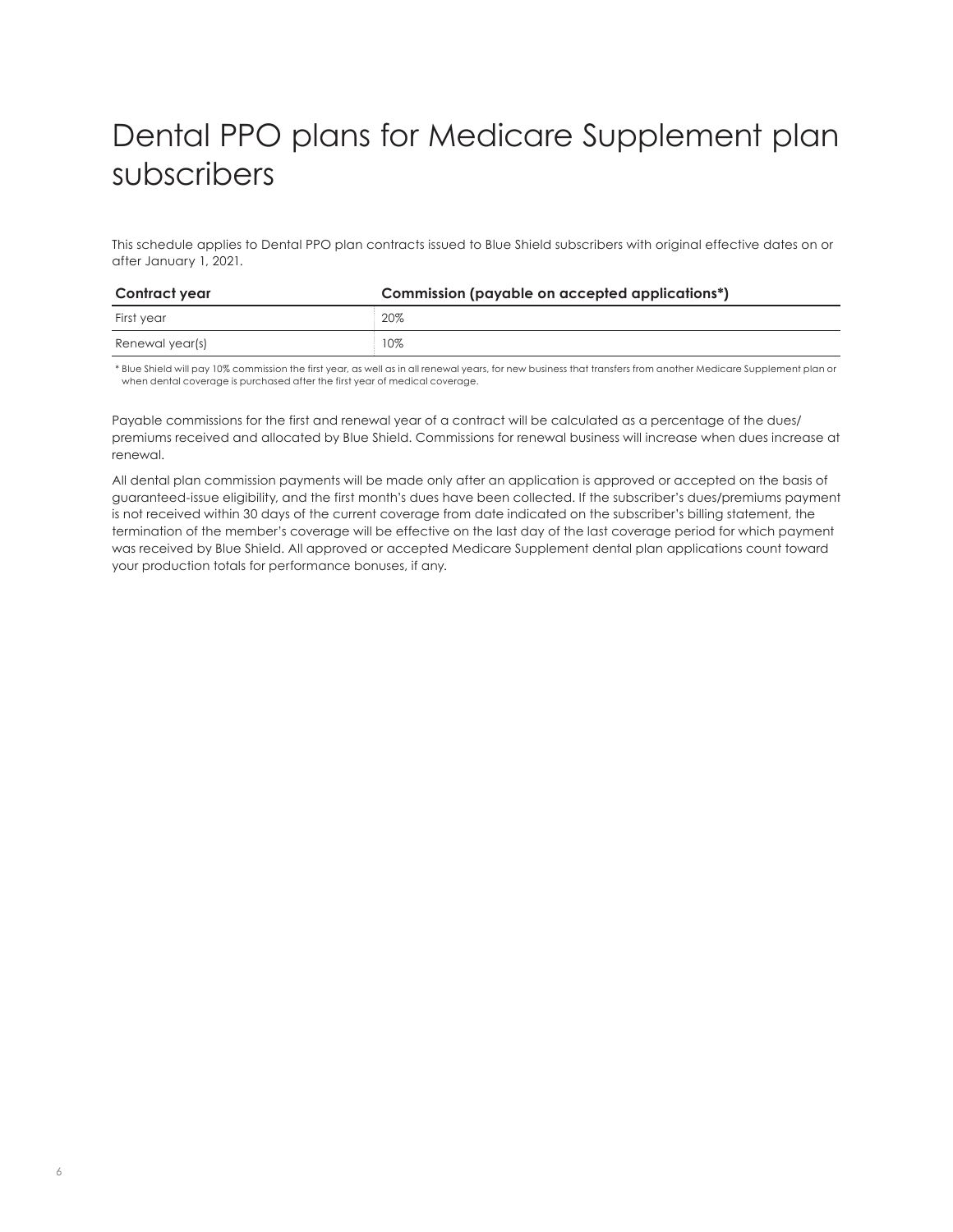# Optional supplemental Dental PPO plan for MA-PD Plan members

This schedule applies to optional supplemental Dental PPO plan contracts issued to Blue Shield MA-PD Plan members with original effective dates on or after January 1, 2021.

| Contract year   | <b>Commission (payable on approved applications)</b> |
|-----------------|------------------------------------------------------|
| First year      | 20%                                                  |
| Renewal year(s) | 10%                                                  |

Payable commissions for the first and renewal year of a contract will be calculated as a percentage of the premiums received and allocated by Blue Shield. Commissions for renewal business will increase when premiums increase at renewal.

All MA-PD optional supplemental Dental PPO plan commission payments will be made only after an application is approved and the first month's premium has been collected. The commission payment is payable only for the months the member is actively enrolled in the plan.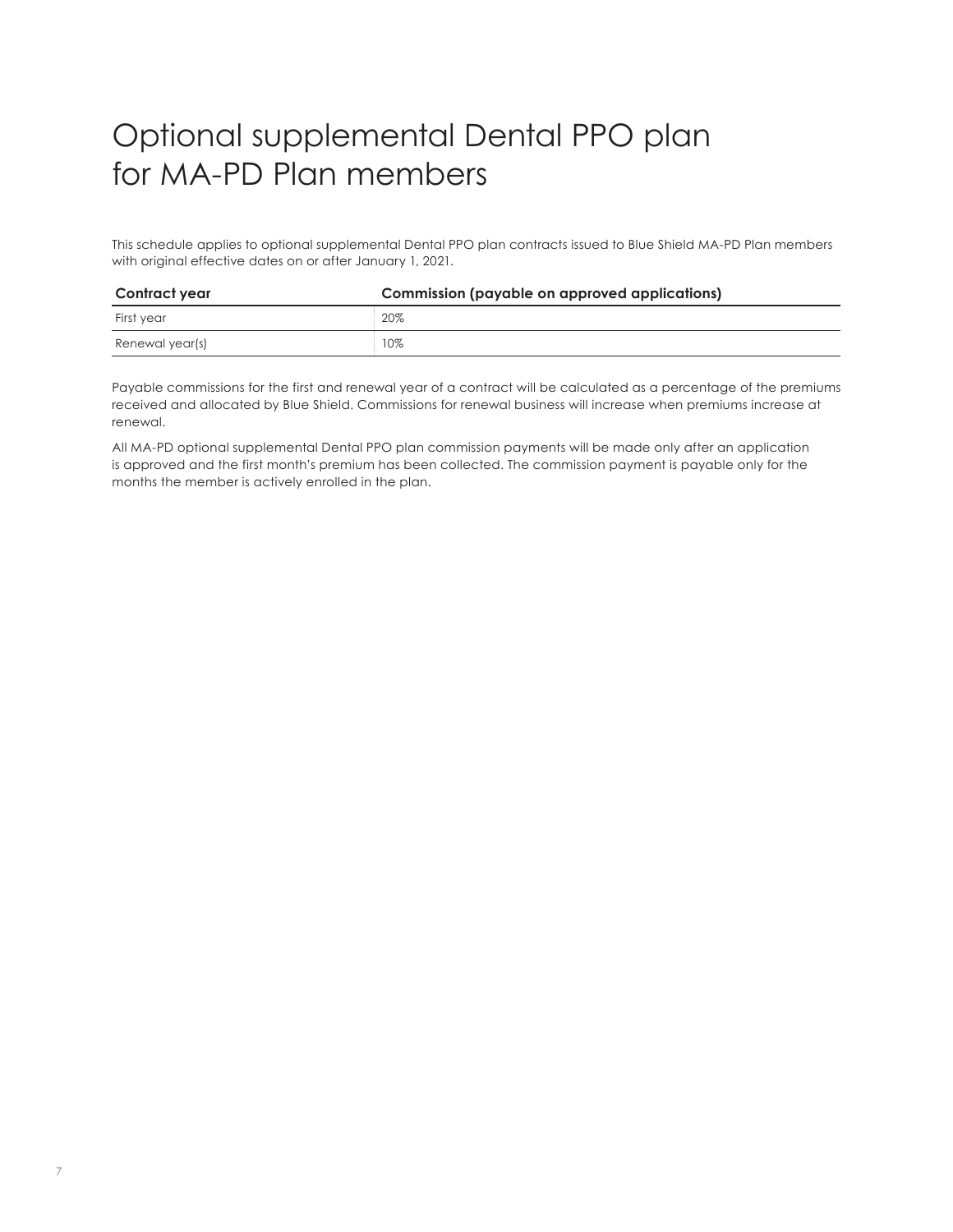# Individual term life insurance and individual and family dental and vision plans

This schedule applies to Individual and Family (IFP) dental, vision\*, and life insurance\* plan contracts issued to Blue Shield subscribers with original effective dates on or after January 1, 2021.

#### For IFP dental, vision, and individual term life insurance plans

| Contract year   | Commission (payable on approved applications) |
|-----------------|-----------------------------------------------|
| First vear      | 10%                                           |
| Renewal year(s) | 10%                                           |

Commissions for all years of a contract will be calculated as a percentage of the first year's dues/premiums received and allocated by Blue Shield. The first year's dues/premiums are defined as the dues/premiums in the month of initial contract enrollment. Commissions for renewal business will remain tied to the rate tables in use when the contract first became effective and will not increase over time as dues/premiums increase.

\* Vision insurance and Individual term life insurance are underwritten by Blue Shield of California Life & Health Insurance Company.